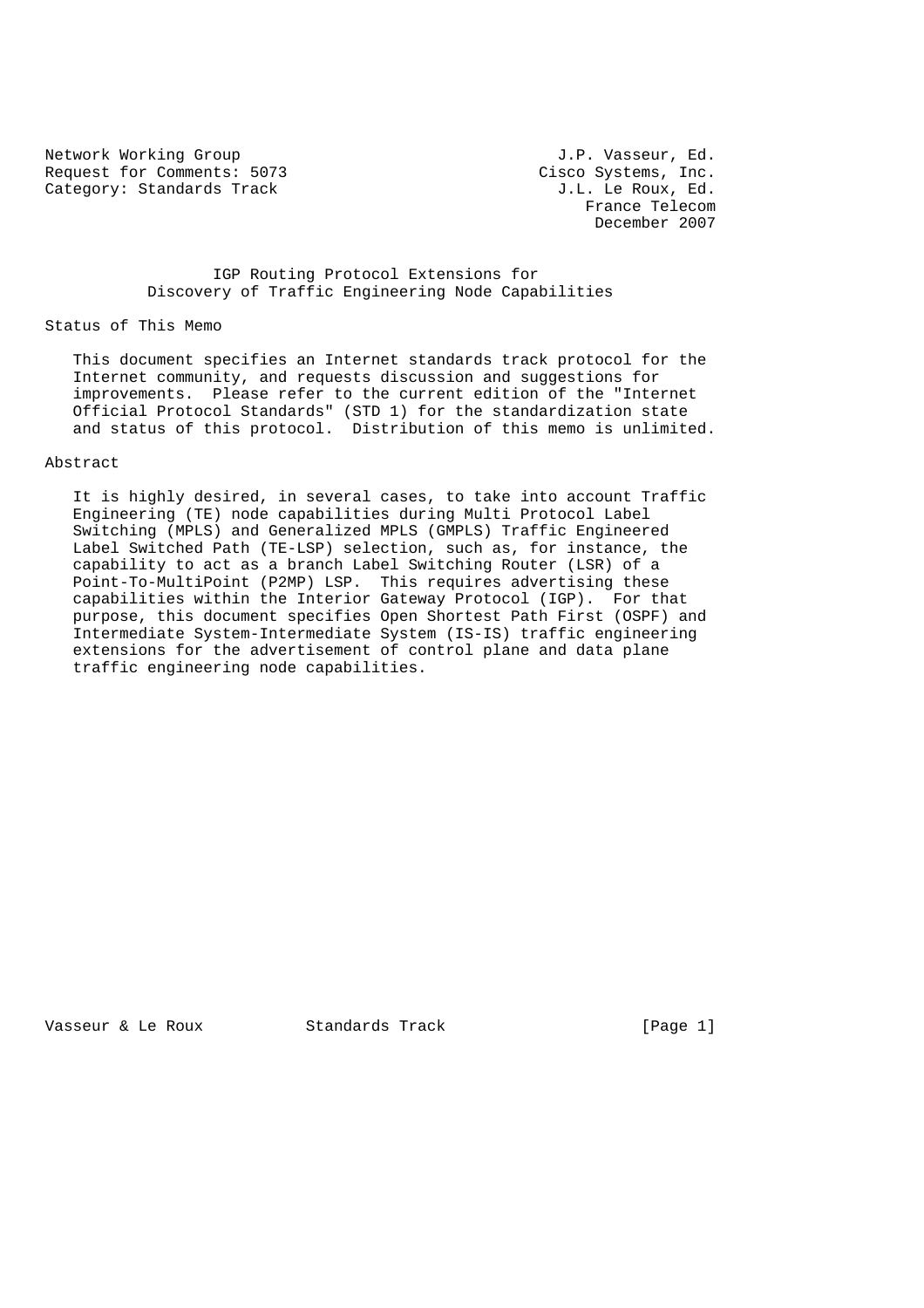# Table of Contents

| 2.             |                                                           |
|----------------|-----------------------------------------------------------|
| $\mathcal{E}$  |                                                           |
|                |                                                           |
|                |                                                           |
|                | 4. TE Node Capability Descriptor TLV Formats 4            |
|                | 4.1. OSPF TE Node Capability Descriptor TLV Format 4      |
|                | 4.2. IS-IS TE Node Capability Descriptor sub-TLV format 5 |
|                |                                                           |
|                | $5.1.$ OSPF                                               |
|                |                                                           |
| б.             |                                                           |
| $7_{\odot}$    |                                                           |
| 8 <sub>1</sub> |                                                           |
|                | 81                                                        |
|                | 82                                                        |
|                |                                                           |
| 9.             |                                                           |
|                |                                                           |
|                |                                                           |
|                | 10 2 I                                                    |

# 1. Introduction

 Multi Protocol Label Switching-Traffic Engineering (MPLS-TE) routing ([RFC3784], [RFC3630], [OSPFv3-TE]) relies on extensions to link state Interior Gateway Protocols (IGP) ([IS-IS], [RFC1195], [RFC2328], [RFC2740]) in order to advertise Traffic Engineering (TE) link information used for constraint-based routing. Further Generalized MPLS (GMPLS) related routing extensions are defined in [RFC4205] and [RFC4203].

 It is desired to complement these routing extensions in order to advertise TE node capabilities, in addition to TE link information. These TE node capabilities will be taken into account as constraints during path selection.

 Indeed, it is useful to advertise data plane TE node capabilities, such as the capability for a Label Switching Router (LSR) to be a branch LSR or a bud-LSR of a Point-To-MultiPoint (P2MP) Label Switched Path (LSP). These capabilities can then be taken into account as constraints when computing the route of TE LSPs.

 It is also useful to advertise control plane TE node capabilities such as the capability to support GMPLS signaling for a packet LSR, or the capability to support P2MP (Point to Multipoint) TE LSP

Vasseur & Le Roux Standards Track [Page 2]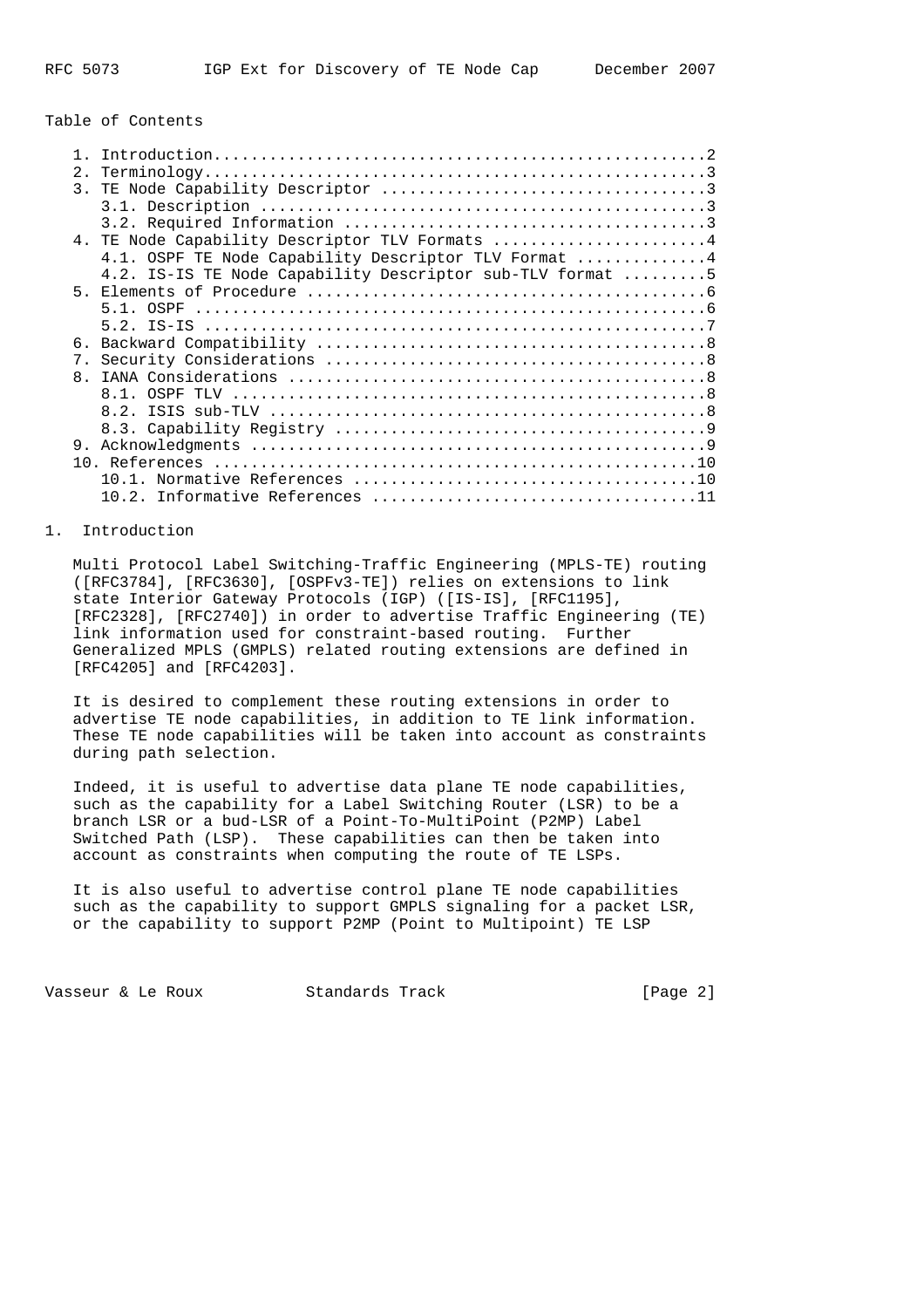signaling. This allows selecting a path that avoids nodes that do not support a given control plane feature, or triggering a mechanism to support such nodes on a path. Hence, this facilitates backward compatibility.

 For that purpose, this document specifies IGP (OSPF and IS-IS) extensions in order to advertise data plane and control plane capabilities of a node.

 A new TLV is defined for OSPF, the TE Node Capability Descriptor TLV, to be carried within the Router Information LSA ([RFC4970]). A new sub-TLV is defined for IS-IS, the TE Node Capability Descriptor sub-TLV, to be carried within the IS-IS Capability TLV ([RFC4971]).

2. Terminology

 This document uses terminologies defined in [RFC3031], [RFC3209], and [RFC4461].

 The key words "MUST", "MUST NOT", "REQUIRED", "SHALL", "SHALL NOT", "SHOULD", "SHOULD NOT", "RECOMMENDED", "MAY", and "OPTIONAL" in this document are to be interpreted as described in RFC 2119 [RFC2119].

#### 3. TE Node Capability Descriptor

#### 3.1. Description

 LSRs in a network may have distinct control plane and data plane Traffic Engineering capabilities. The TE Node Capability Descriptor information defined in this document describes data and control plane capabilities of an LSR. Such information can be used during path computation so as to avoid nodes that do not support a given TE feature either in the control or data plane, or to trigger procedures to handle these nodes along the path (e.g., trigger LSP hierarchy to support a legacy transit LSR on a P2MP LSP (see [RFC4875])).

#### 3.2. Required Information

 The TE Node Capability Descriptor contains a variable-length set of bit flags, where each bit corresponds to a given TE node capability.

Vasseur & Le Roux Standards Track [Page 3]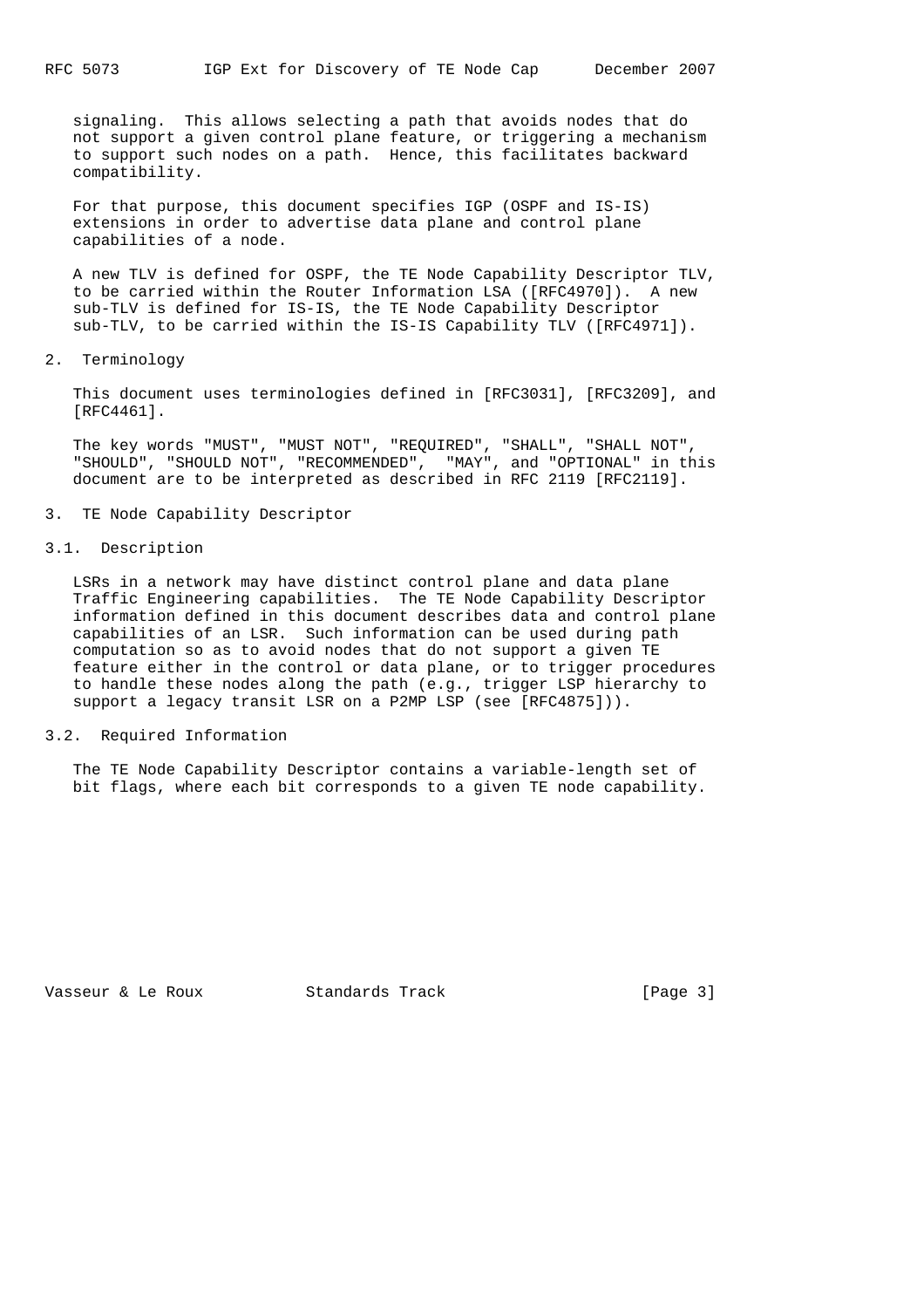Five TE Node Capabilities are defined in this document:

- B bit: when set, this flag indicates that the LSR can act as a branch node on a P2MP LSP (see [RFC4461]);
- E bit: when set, this flag indicates that the LSR can act as a bud LSR on a P2MP LSP, i.e., an LSR that is both transit and egress (see [RFC4461]);
- M bit: when set, this flag indicates that the LSR supports MPLS-TE signaling ([RFC3209]);
- G bit: when set this flag indicates that the LSR supports GMPLS signaling ([RFC3473]);
- P bit: when set, this flag indicates that the LSR supports P2MP MPLS-TE signaling ([RFC4875]).

Note that new capability bits may be added in the future if required.

4. TE Node Capability Descriptor TLV Formats

4.1. OSPF TE Node Capability Descriptor TLV Format

 The OSPF TE Node Capability Descriptor TLV is a variable length TLV that contains a series of bit flags, where each bit correspond to a TE node capability. The bit-field MAY be extended with additional 32-bit words if more bit flags need to be assigned. Any unknown bit flags SHALL be treated as Reserved bits.

 The OSPF TE Node Capability Descriptor TLV is carried within an OSPF Router Information LSA, which is defined in [RFC4970].

 The format of the OSPF TE Node Capability Descriptor TLV is the same as the TLV format used by the Traffic Engineering Extensions to OSPF [RFC3630]. That is, the TLV is composed of 2 octets for the type, 2 octets specifying the length of the value field, and a value field.

The OSPF TE Node Capability Descriptor TLV has the following format:

| TYPE:   | 5 (see Section 8.1)                                    |
|---------|--------------------------------------------------------|
| LENGTH: | Variable (multiple of 4).                              |
| VALUE:  | Array of units of 32 flags numbered from the most      |
|         | significant bit as bit zero, where each bit represents |
|         | a TE node capability.                                  |

Vasseur & Le Roux Standards Track [Page 4]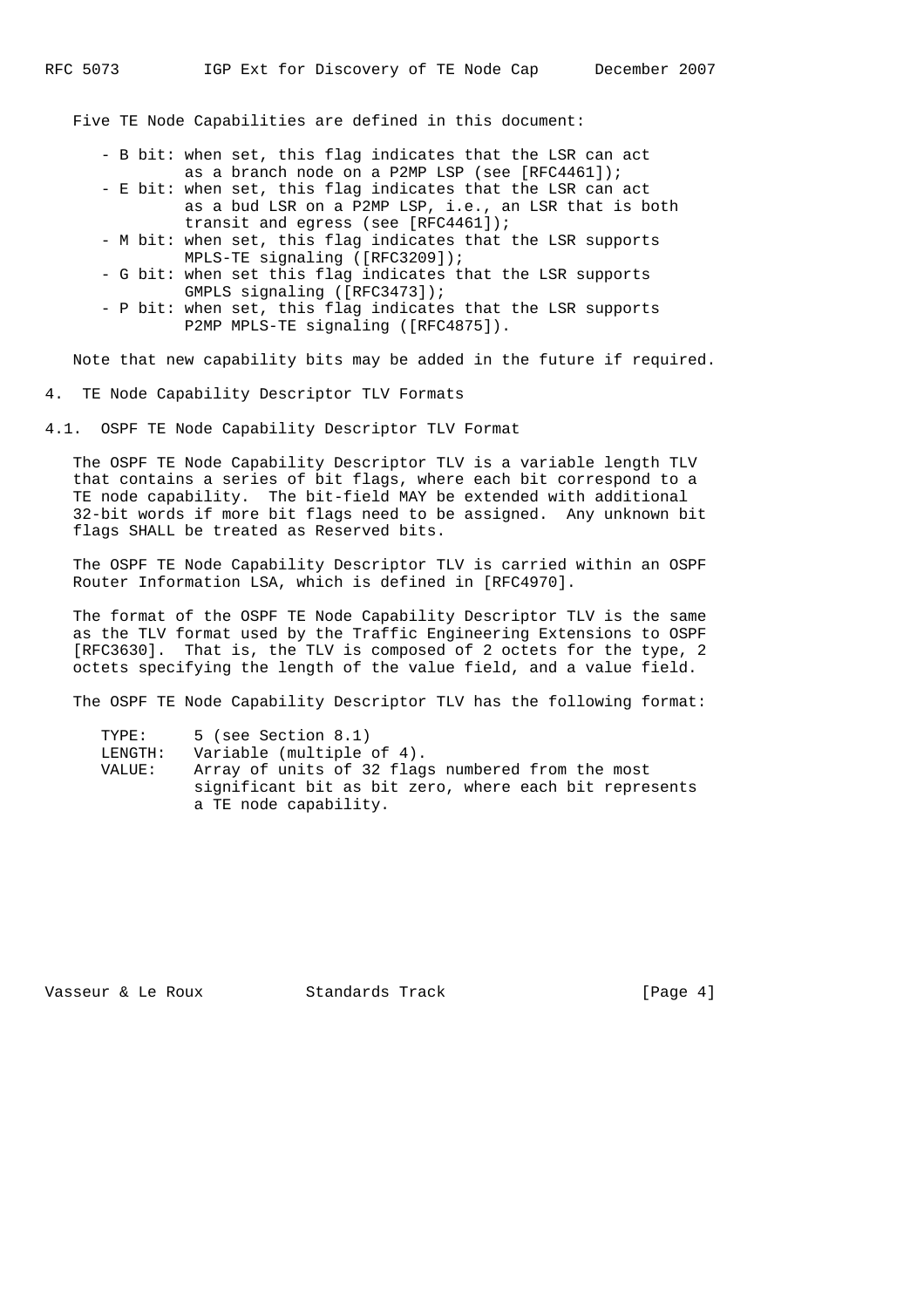The following bits are defined:

Bit Capabilities

- 0 B bit: P2MP Branch Node capability: When set, this indicates that the LSR can act as a branch node on a P2MP LSP [RFC4461].
- 1 E bit: P2MP Bud-LSR capability: When set, this indicates that the LSR can act as a bud LSR on a P2MP LSP, i.e., an LSR that is both transit and egress [RFC4461].
- 2 M bit: If set, this indicates that the LSR supports MPLS-TE signaling ([RFC3209]).
- 3 G bit: If set, this indicates that the LSR supports GMPLS signaling ([RFC3473]).
- 4 P bit: If set, this indicates that the LSR supports P2MP MPLS-TE signaling ([RFC4875]).

5-31 Reserved for future assignments by IANA.

 Reserved bits MUST be set to zero on transmission, and MUST be ignored on reception. If the length field is greater than 4, implying that there are more than 32 bits in the value field, then any additional bits (i.e., not yet assigned) are reserved.

4.2. IS-IS TE Node Capability Descriptor sub-TLV format

 The IS-IS TE Node Capability Descriptor sub-TLV is a variable length sub-TLV that contains a series of bit flags, where each bit corresponds to a TE node capability. The bit-field MAY be extended with additional bytes if more bit flags need to be assigned. Any unknown bit flags SHALL be treated as Reserved bits.

 The IS-IS TE Node Capability Descriptor sub-TLV is carried within an IS-IS CAPABILITY TLV, which is defined in [RFC4971].

 The format of the IS-IS TE Node Capability sub-TLV is the same as the sub-TLV format used by the Traffic Engineering Extensions to IS-IS [RFC3784]. That is, the sub-TLV is composed of 1 octet for the type, 1 octet specifying the length of the value field.

 The IS-IS TE Node Capability Descriptor sub-TLV has the following format:

 TYPE: 1 (see Section 8.2) LENGTH: Variable VALUE: Array of units of 8 flags numbered from the most significant bit as bit zero, where each bit represents a TE node capability.

Vasseur & Le Roux Standards Track [Page 5]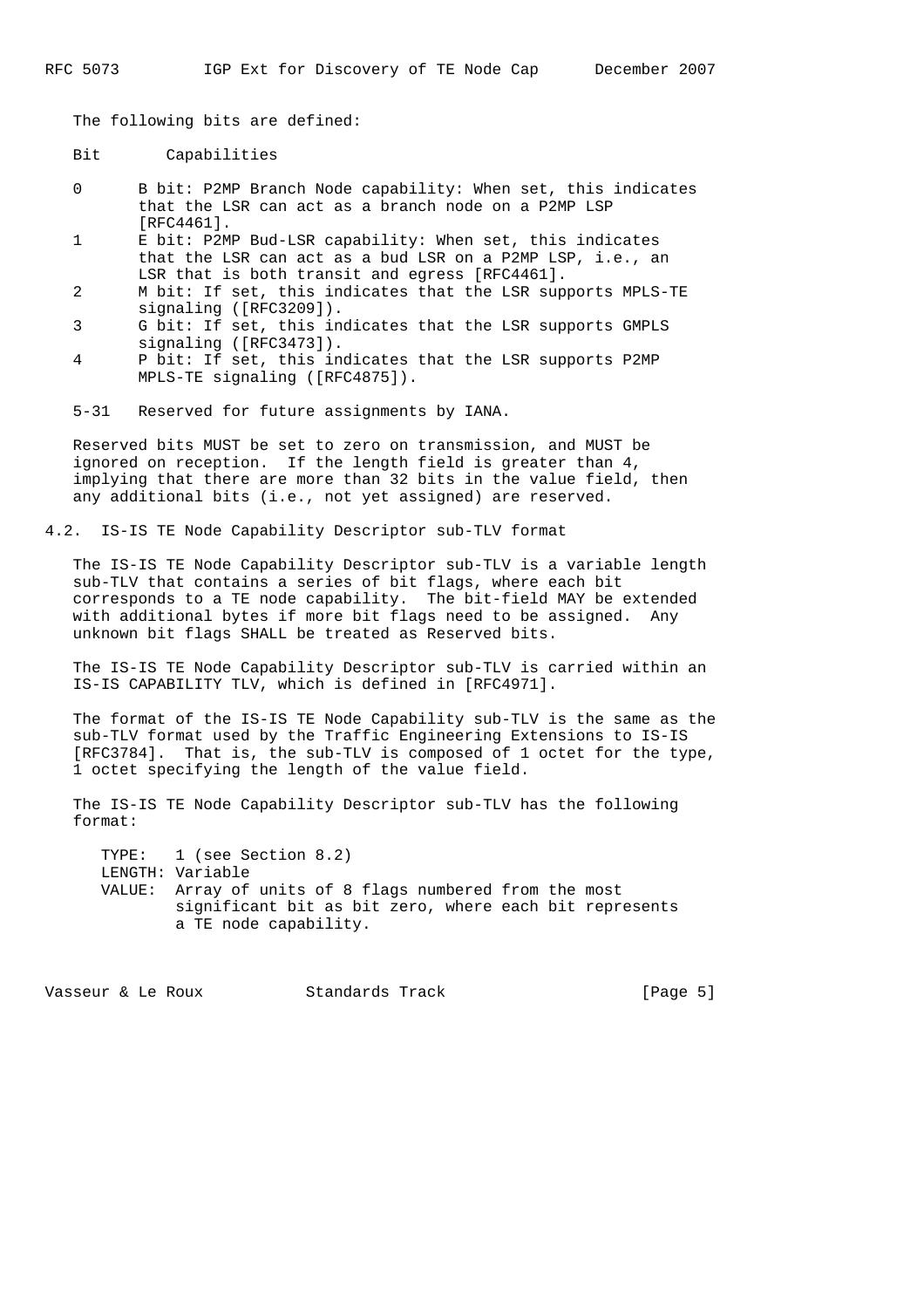The following bits are defined:

- Bit Capabilities
- 0 B bit: P2MP Branch Node capability: When set, this indicates that the LSR can act as a branch node on a P2MP LSP [RFC4461].
- 1 E bit: P2MP Bud-LSR capability: When set, this indicates that the LSR can act as a bud LSR on a P2MP LSP, i.e., an LSR that is both transit and egress [RFC4461].
- 2 M bit: If set, this indicates that the LSR supports MPLS-TE signaling ([RFC3209]).
- 3 G bit: If set, this indicates that the LSR supports GMPLS signaling ([RFC3473]).
- 4 P bit: If set, this indicates that the LSR supports P2MP MPLS-TE signaling ([RFC4875]).
- 5-7 Reserved for future assignments by IANA.

 Reserved bits MUST be set to zero on transmission, and MUST be ignored on reception. If the length field is great than 1, implying that there are more than 8 bits in the value field, then any additional bits (i.e., not yet assigned) are reserved.

#### 5. Elements of Procedure

# 5.1. OSPF

 The TE Node Capability Descriptor TLV is advertised, within an OSPFv2 Router Information LSA (Opaque type of 4 and Opaque ID of 0) or an OSPFv3 Router Information LSA (function code of 12), which are defined in [RFC4970]. As such, elements of procedure are inherited from those defined in [RFC2328], [RFC2740], and [RFC4970].

 The TE Node Capability Descriptor TLV advertises capabilities that may be taken into account as constraints during path selection. Hence, its flooding scope is area-local, and it MUST be carried within an OSPFv2 type 10 Router Information LSA (as defined in [RFC2370]) or an OSPFv3 Router Information LSA with the S1 bit set and the S2 bit cleared (as defined in [RFC2740]).

 A router MUST originate a new OSPF Router Information LSA whenever the content of the TE Node Capability Descriptor TLV changes or whenever required by the regular OSPF procedure (LSA refresh (every LSRefreshTime)).

Vasseur & Le Roux Standards Track [Page 6]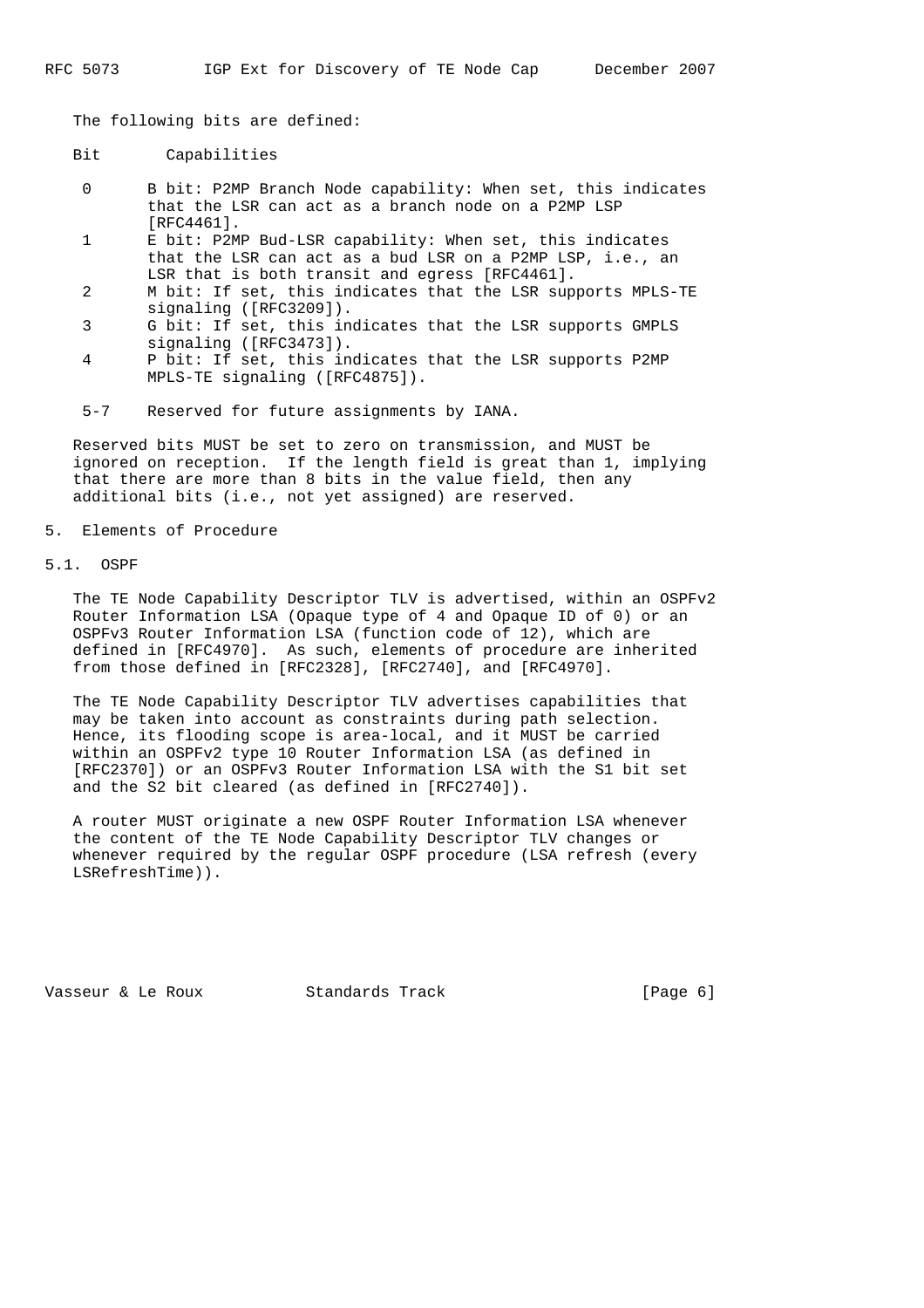The TE Node Capability Descriptor TLV is OPTIONAL and MUST NOT appear more than once in an OSPF Router Information LSA. If a TE Node Capability Descriptor TLV appears more than once in an OSPF Router Information LSA, only the first occurrence MUST be processed and others MUST be ignored.

 When an OSPF Router Information LSA does not contain any TE Node Capability Descriptor TLV, this means that the TE node capabilities of that LSR are unknown.

 Note that a change in any of these capabilities MAY trigger Constrained Shortest Path First (CSPF) computation, but MUST NOT trigger normal SPF computation.

 Note also that TE node capabilities are expected to be fairly static. They may change as the result of configuration change or software upgrade. This is expected not to appear more than once a day.

#### 5.2. IS-IS

 The TE Node Capability sub-TLV is carried within an IS-IS CAPABILITY TLV defined in [RFC4971]. As such, elements of procedure are inherited from those defined in [RFC4971].

 The TE Node Capability Descriptor sub-TLV advertises capabilities that may be taken into account as constraints during path selection. Hence, its flooding is area-local, and it MUST be carried within an IS-IS CAPABILITY TLV having the S flag cleared.

 An IS-IS router MUST originate a new IS-IS LSP whenever the content of any of the TE Node Capability sub-TLV changes or whenever required by the regular IS-IS procedure (LSP refresh).

 The TE Node Capability Descriptor sub-TLV is OPTIONAL and MUST NOT appear more than once in an ISIS Router Capability TLV.

 When an IS-IS LSP does not contain any TE Node Capability Descriptor sub-TLV, this means that the TE node capabilities of that LSR are unknown.

 Note that a change in any of these capabilities MAY trigger CSPF computation, but MUST NOT trigger normal SPF computation.

 Note also that TE node capabilities are expected to be fairly static. They may change as the result of configuration change, or software upgrade. This is expected not to appear more than once a day.

Vasseur & Le Roux Standards Track [Page 7]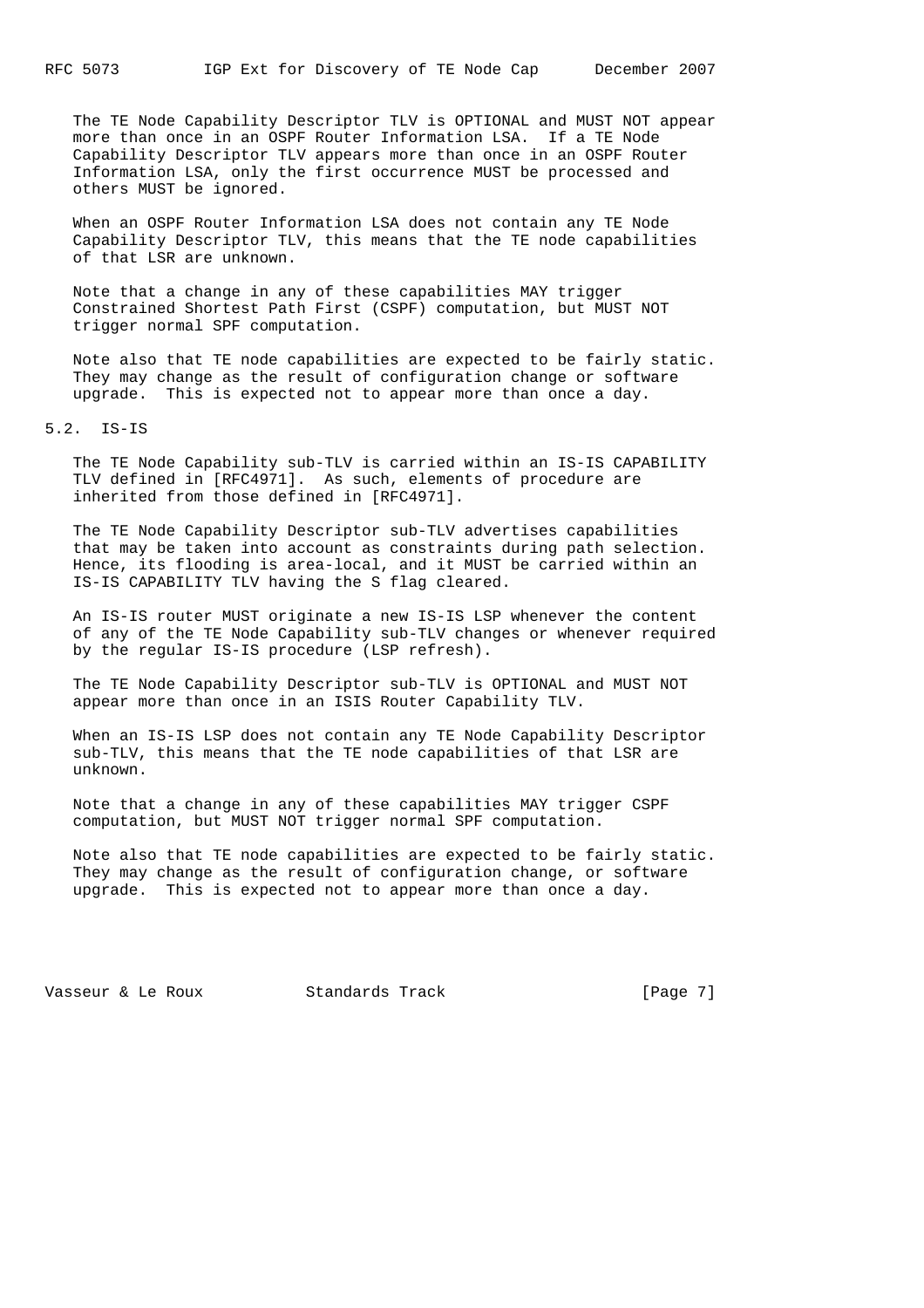## 6. Backward Compatibility

 The TE Node Capability Descriptor TLVs defined in this document do not introduce any interoperability issues. For OSPF, a router not supporting the TE Node Capability Descriptor TLV will just silently ignore the TLV, as specified in [RFC4970]. For IS-IS, a router not supporting the TE Node Capability Descriptor sub-TLV will just silently ignore the sub-TLV, as specified in [RFC4971].

 When the TE Node Capability Descriptor TLV is absent, this means that the TE Capabilities of that LSR are unknown.

 The absence of a word of capability flags in OSPF or an octet of capability flags in IS-IS means that these capabilities are unknown.

7. Security Considerations

 This document specifies the content of the TE Node Capability Descriptor TLV in IS-IS and OSPF to be used for (G)MPLS-TE path computation. As this TLV is not used for SPF computation or normal routing, the extensions specified here have no direct effect on IP routing. Tampering with this TLV may have an effect on Traffic Engineering computation. Mechanisms defined to secure IS-IS Link State PDUs [RFC3567], OSPF LSAs [RFC2154], and their TLVs can be used to secure this TLV as well.

- 8. IANA Considerations
- 8.1. OSPF TLV

 [RFC4970] defines a new codepoint registry for TLVs carried in the Router Information LSA defined in [RFC4970].

 IANA has made a new codepoint assignment from that registry for the TE Node Capability Descriptor TLV defined in this document and carried within the Router Information LSA. The value is 5. See Section 4.1 of this document.

8.2. ISIS sub-TLV

 IANA has defined a registry for sub-TLVs of the IS-IS CAPABILITY TLV defined in [RFC4971].

 IANA has made a new codepoint assignment from that registry for the TE Node Capability Descriptor sub-TLV defined in this document, and carried within the ISIS CAPABILITY TLV. The value is 1. See Section 4.2 of this document.

Vasseur & Le Roux Standards Track [Page 8]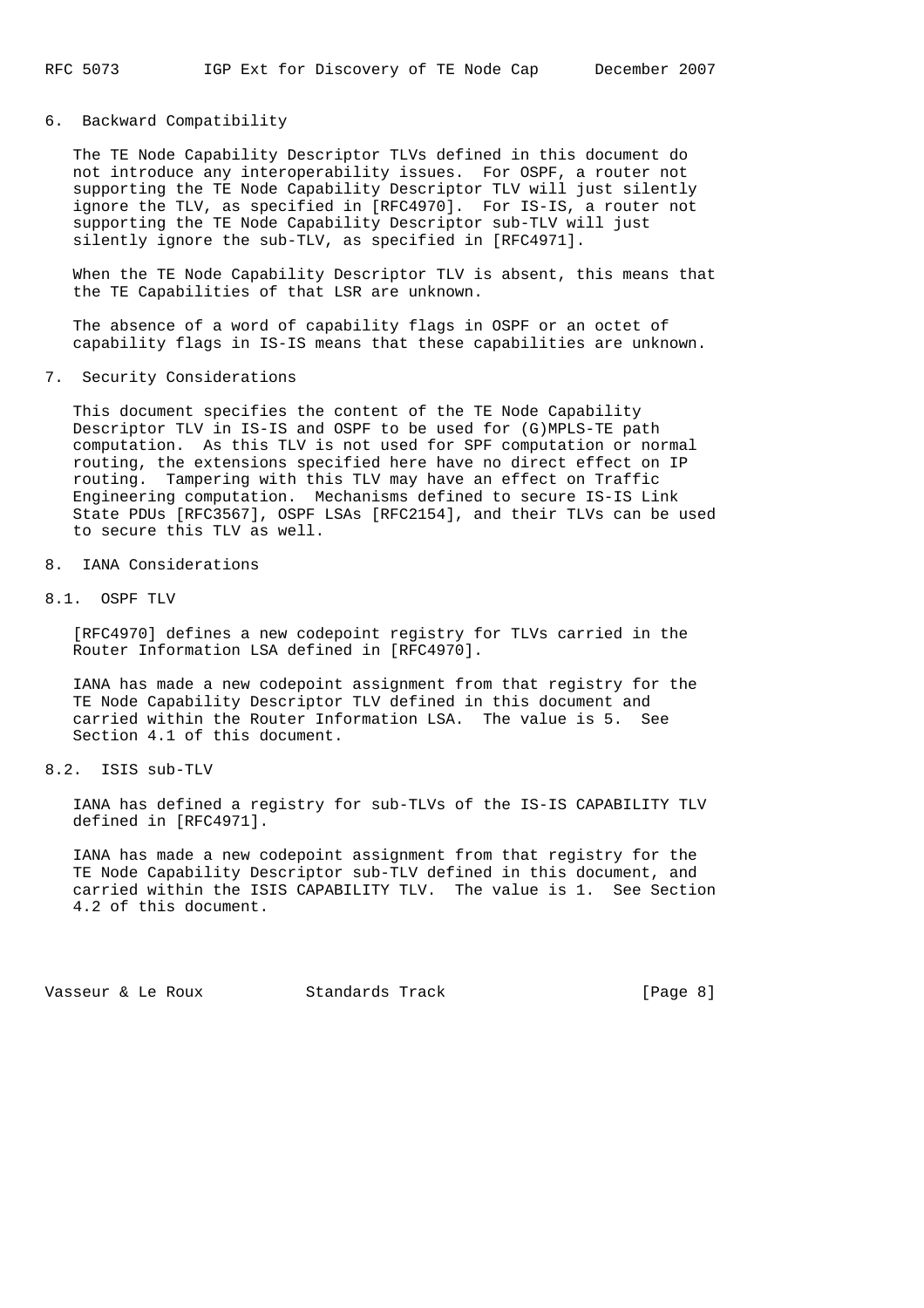8.3. Capability Registry

 IANA has created a new registry to manage the space of capability bit flags carried within the OSPF and ISIS TE Node Capability Descriptor.

 A single registry must be defined for both protocols. A new base registry has been created to cover IGP-TE registries that apply to both OSPF and IS-IS, and the new registry requested by this document is a sub-registry of this new base registry.

 Bits in the new registry should be numbered in the usual IETF notation, starting with the most significant bit as bit zero.

New bit numbers may be allocated only by an IETF Consensus action.

Each bit should be tracked with the following qualities:

- Bit number
- Defining RFC
- Name of bit

 IANA has made assignments for the five TE node capabilities defined in this document (see Sections 8.1 and 8.2) using the following values:

| Bit No.        | Name                              | Reference |
|----------------|-----------------------------------|-----------|
|                | B bit: P2MP Branch LSR capability | [RFC5073] |
|                | E bit: P2MP Bud LSR capability    | [RFC5073] |
| $\mathfrak{D}$ | M bit: MPLS-TE support            | [RFC5073] |
| 3              | G bit: GMPLS support              | [RFC5073] |
| 4              | P bit: P2MP RSVP-TE support       | [RFC5073] |
| $5 - 7$        | Unassigned                        | [RFC5073] |

9. Acknowledgments

 We would like to thank Benoit Fondeviole, Adrian Farrel, Dimitri Papadimitriou, Acee Lindem, and David Ward for their useful comments and suggestions.

 We would also like to thank authors of [RFC4420] and [RFC4970] by which some text of this document has been inspired.

 Adrian Farrel prepared the final version of this document for submission to the IESG.

Vasseur & Le Roux Standards Track [Page 9]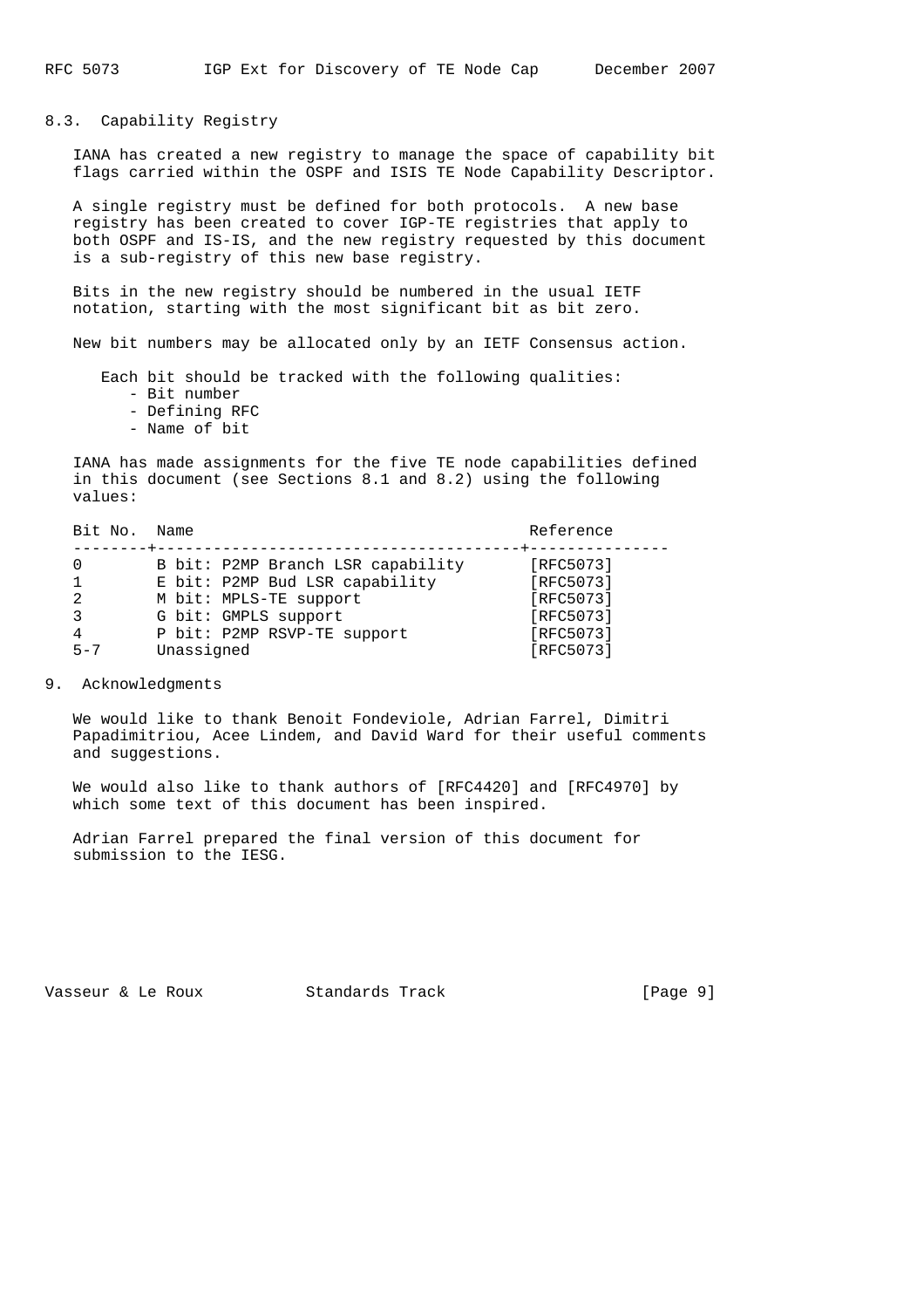# 10. References

10.1. Normative References

- [RFC1195] Callon, R., "Use of OSI IS-IS for routing in TCP/IP and dual environments", RFC 1195, December 1990.
- [RFC2119] Bradner, S., "Key words for use in RFCs to Indicate Requirement Levels", BCP 14, RFC 2119, March 1997.
- [RFC2328] Moy, J., "OSPF Version 2", STD 54, RFC 2328, April 1998.
- [RFC2370] Coltun, R., "The OSPF Opaque LSA Option", RFC 2370, July 1998.
- [RFC2740] Coltun, R., Ferguson, D., and J. Moy, "OSPF for IPv6", RFC 2740, December 1999.
- [RFC3031] Rosen, E., Viswanathan, A., and R. Callon, "Multiprotocol Label Switching Architecture", RFC 3031, January 2001.
- [RFC3209] Awduche, D., Berger, L., Gan, D., Li, T., Srinivasan, V., and G. Swallow, "RSVP-TE: Extensions to RSVP for LSP Tunnels", RFC 3209, December 2001.
	- [RFC3473] Berger, L., Ed., "Generalized Multi-Protocol Label Switching (GMPLS) Signaling Resource ReserVation Protocol-Traffic Engineering (RSVP-TE) Extensions", RFC 3473, January 2003.
	- [RFC3630] Katz, D., Kompella, K., and D. Yeung, "Traffic Engineering (TE) Extensions to OSPF Version 2", RFC 3630, September 2003.
	- [RFC3784] Smit, H. and T. Li, "Intermediate System to Intermediate System (IS-IS) Extensions for Traffic Engineering (TE)", RFC 3784, June 2004.
	- [IS-IS] "Intermediate System to Intermediate System Intra-Domain Routeing Exchange Protocol for use in Conjunction with the Protocol for Providing the Connectionless-mode Network Service (ISO 8473)", ISO 10589.
	- [RFC4971] Vasseur, JP., Ed., Shen, N., Ed., and R. Aggarwal, Ed., "Intermediate System to Intermediate System (IS-IS) Extensions for Advertising Router Information", RFC 4971, July 2007.

Vasseur & Le Roux Standards Track [Page 10]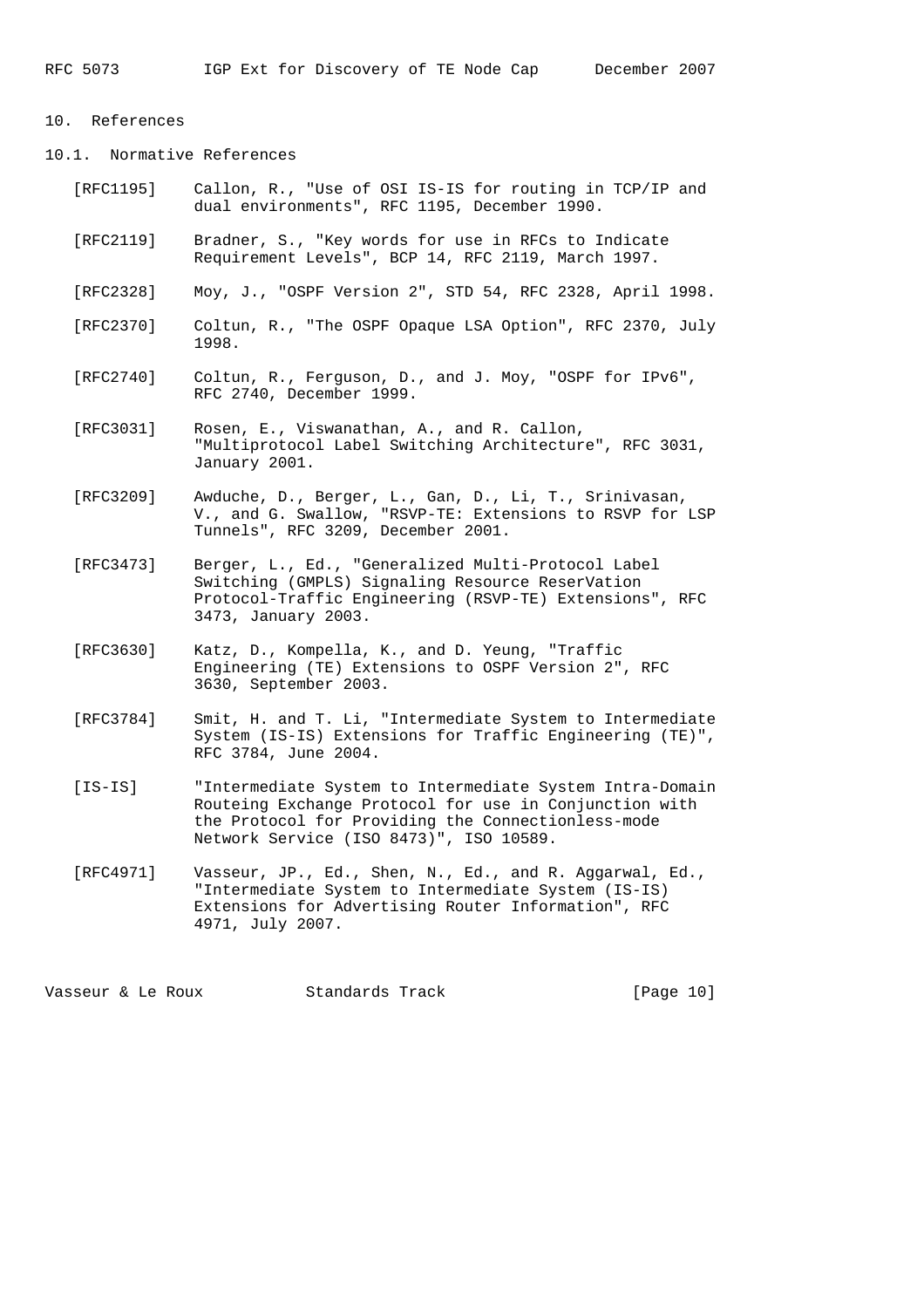- [RFC4970] Lindem, A., Ed., Shen, N., Vasseur, JP., Aggarwal, R., and S. Shaffer, "Extensions to OSPF for Advertising Optional Router Capabilities", RFC 4970, July 2007.
- [RFC4875] Aggarwal, R., Ed., Papadimitriou, D., Ed., and S. Yasukawa, Ed., "Extensions to Resource Reservation Protocol - Traffic Engineering (RSVP-TE) for Point-to- Multipoint TE Label Switched Paths (LSPs)", RFC 4875, May 2007.
- 10.2. Informative References
	- [RFC2154] Murphy, S., Badger, M., and B. Wellington, "OSPF with Digital Signatures", RFC 2154, June 1997.
	- [RFC3567] Li, T. and R. Atkinson, "Intermediate System to Intermediate System (IS-IS) Cryptographic Authentication", RFC 3567, July 2003.
	- [RFC4203] Kompella, K., Ed., and Y. Rekhter, Ed., "OSPF Extensions in Support of Generalized Multi-Protocol Label Switching (GMPLS)", RFC 4203, October 2005.
	- [RFC4205] Kompella, K., Ed., and Y. Rekhter, Ed., "Intermediate System to Intermediate System (IS-IS) Extensions in Support of Generalized Multi-Protocol Label Switching (GMPLS)", RFC 4205, October 2005.
	- [RFC4420] Farrel, A., Ed., Papadimitriou, D., Vasseur, J.-P., and A. Ayyangar, "Encoding of Attributes for Multiprotocol Label Switching (MPLS) Label Switched Path (LSP) Establishment Using Resource ReserVation Protocol- Traffic Engineering (RSVP-TE)", RFC 4420, February 2006.
	- [RFC4461] Yasukawa, S., Ed., "Signaling Requirements for Point to-Multipoint Traffic-Engineered MPLS Label Switched Paths (LSPs)", RFC 4461, April 2006.
	- [OSPFv3-TE] Ishiguro K., Manral V., Davey A., and Lindem A., "Traffic Engineering Extensions to OSPF version 3", Work in Progress.

Vasseur & Le Roux Standards Track [Page 11]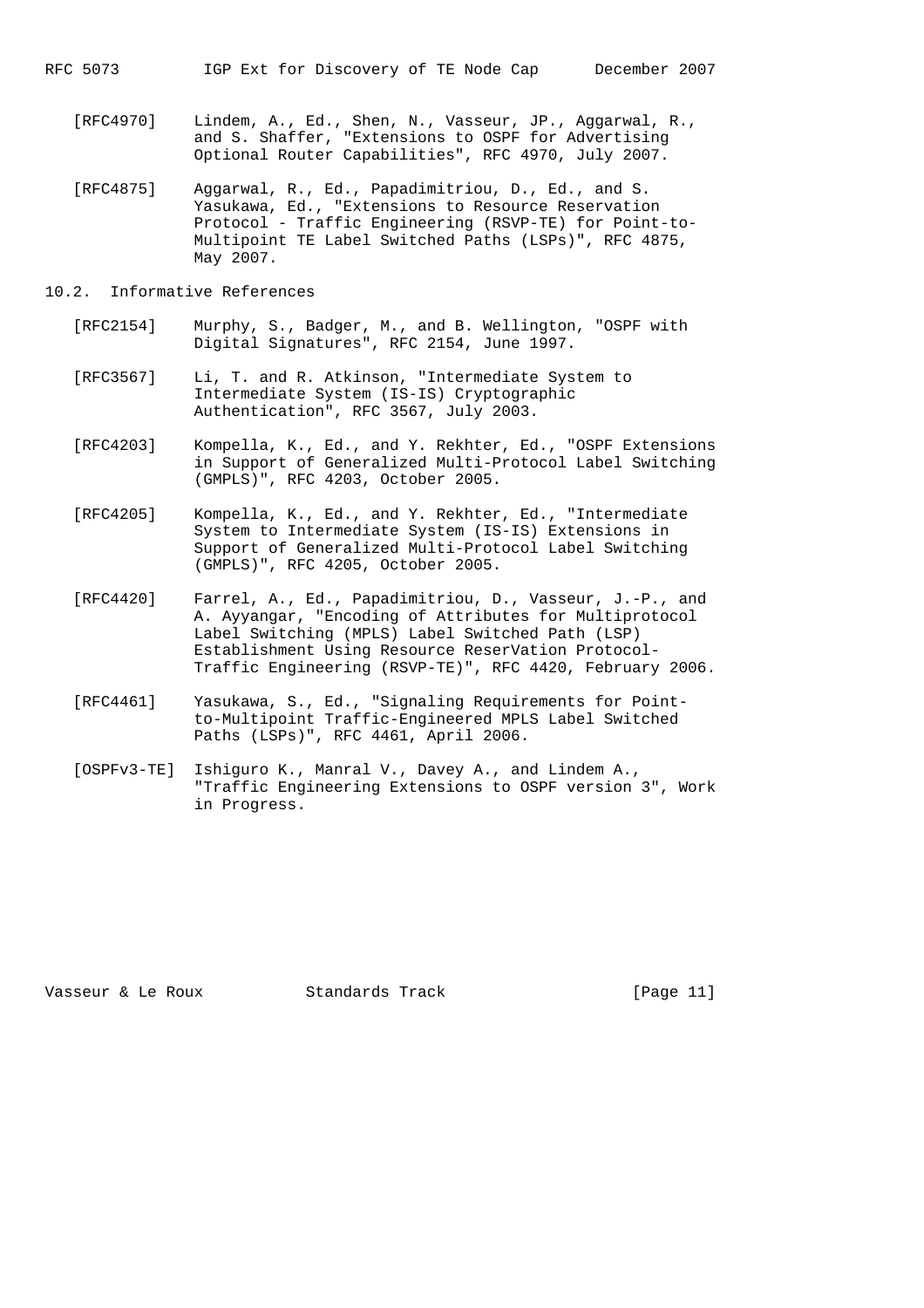Seisho Yasukawa NTT 3-9-11 Midori-cho, Musashino-shi, Tokyo 180-8585, Japan EMail: s.yasukawa@hco.ntt.co.jp

 Stefano Previdi Cisco Systems, Inc Via Del Serafico 200 Roma, 00142 Italy EMail: sprevidi@cisco.com

Contributors' Addresses

 Peter Psenak Cisco Systems, Inc Pegasus Park DE Kleetlaan 6A Diegmen, 1831 BELGIUM EMail: ppsenak@cisco.com

 Paul Mabbey Comcast USA

Editors' Addresses

 Jean-Philippe Vasseur Cisco Systems, Inc. 1414 Massachusetts Avenue Boxborough, MA, 01719 USA EMail: jpv@cisco.com

 Jean-Louis Le Roux France Telecom 2, avenue Pierre-Marzin 22307 Lannion Cedex FRANCE EMail: jeanlouis.leroux@orange-ftgroup.com

Vasseur & Le Roux Standards Track [Page 12]